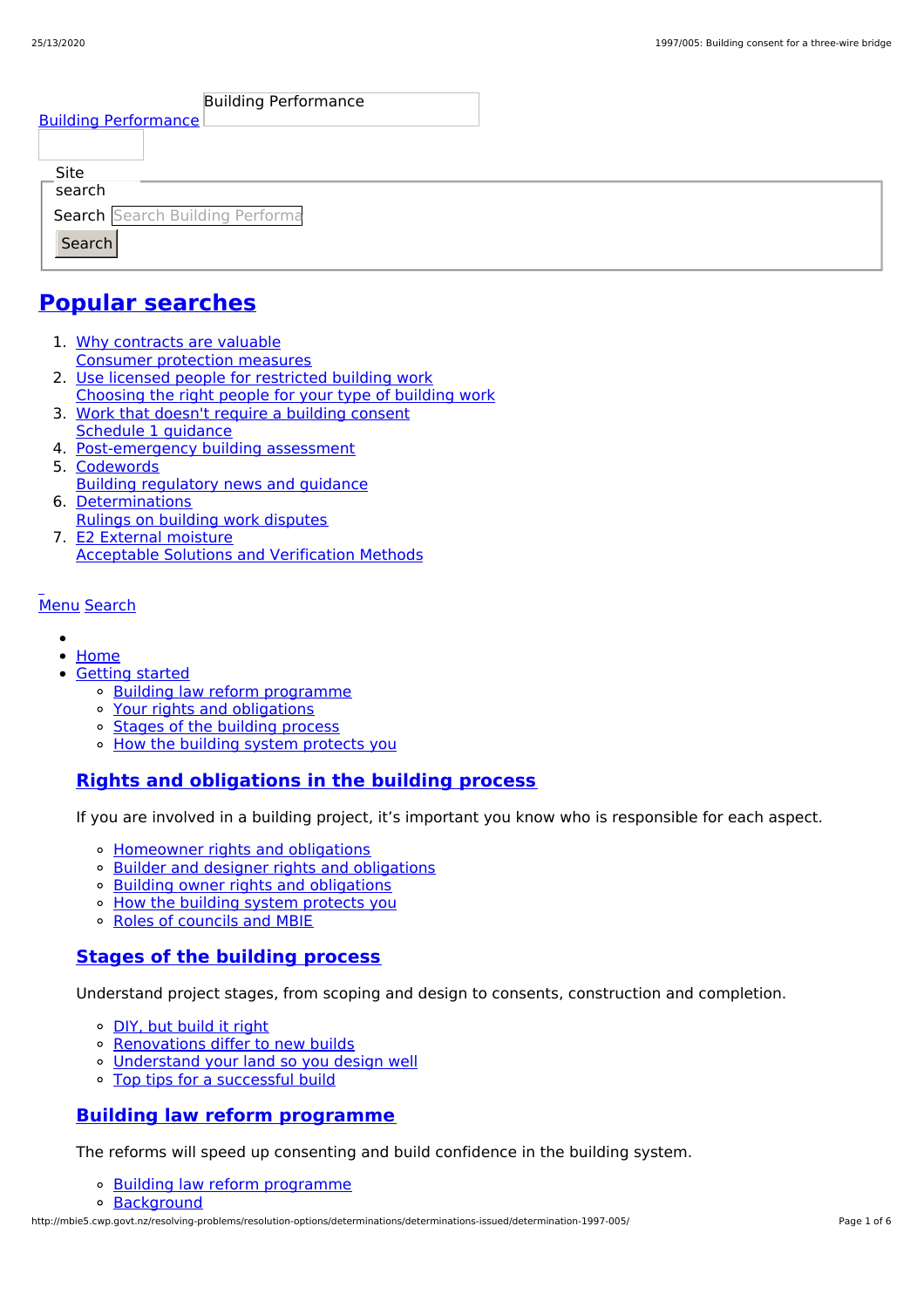See [everything](http://mbie5.cwp.govt.nz/getting-started/) in 'Getting started'

- Projects & [consents](http://mbie5.cwp.govt.nz/projects-and-consents/)
	- Planning a [successful](http://mbie5.cwp.govt.nz/projects-and-consents/planning-a-successful-build/) build
	- Why [contracts](http://mbie5.cwp.govt.nz/projects-and-consents/why-contracts-are-valuable/) are valuable
	- Apply for [building](http://mbie5.cwp.govt.nz/projects-and-consents/apply-for-building-consent/) consent
	- Build to the [consent](http://mbie5.cwp.govt.nz/projects-and-consents/build-to-the-consent/)
	- Sign-off and [maintenance](http://mbie5.cwp.govt.nz/projects-and-consents/sign-off-and-maintenance/)
	- [Health](http://mbie5.cwp.govt.nz/projects-and-consents/health-and-safety-on-site/) and safety on site

#### **[Understanding](http://mbie5.cwp.govt.nz/projects-and-consents/apply-for-building-consent/building-consent-process/) the building consent process**

For safe, healthy and durable buildings, all building work in New Zealand must meet certain standards. Find out how to build within the rules.

#### **[Health](http://mbie5.cwp.govt.nz/projects-and-consents/health-and-safety-on-site/) and safety on site**

Avoid accidents and make site safety a priority.

#### **1. Planning a successful build**

- Check if you need [consents](http://mbie5.cwp.govt.nz/projects-and-consents/planning-a-successful-build/scope-and-design/check-if-you-need-consents/)
- [Choosing](http://mbie5.cwp.govt.nz/projects-and-consents/planning-a-successful-build/scope-and-design/choosing-the-right-people-for-your-type-of-building-work/) the right people for your type of building work
- Why [contracts](http://mbie5.cwp.govt.nz/projects-and-consents/why-contracts-are-valuable/) are valuable

#### **2. Getting a consent**

- Apply for [building](http://mbie5.cwp.govt.nz/projects-and-consents/apply-for-building-consent/) consent
- o How to support your building consent [application](http://mbie5.cwp.govt.nz/projects-and-consents/apply-for-building-consent/support-your-consent-application/)
- [Understanding](http://mbie5.cwp.govt.nz/projects-and-consents/apply-for-building-consent/building-consent-process/) the building consent process

#### **3. Building to the consent**

- Making [changes](http://mbie5.cwp.govt.nz/projects-and-consents/build-to-the-consent/making-changes-to-your-plans/) to your plans
- Typical council [inspections](http://mbie5.cwp.govt.nz/projects-and-consents/build-to-the-consent/typical-council-inspections/) of a building project
- [Completing](http://mbie5.cwp.govt.nz/projects-and-consents/sign-off-and-maintenance/completing-your-project/) your project

#### **4. Sign-off and maintenance**

- Get the build [signed](http://mbie5.cwp.govt.nz/projects-and-consents/sign-off-and-maintenance/completing-your-project/get-the-build-signed-off/) off
- o How to [identify](http://mbie5.cwp.govt.nz/projects-and-consents/sign-off-and-maintenance/completing-your-project/how-to-identify-defects/) defects
- Protecting your [investment](http://mbie5.cwp.govt.nz/projects-and-consents/sign-off-and-maintenance/protecting-your-investment/)

#### See [everything](http://mbie5.cwp.govt.nz/projects-and-consents/) in 'Projects & consents'

- Building Code [compliance](http://mbie5.cwp.govt.nz/building-code-compliance/)
	- A General [provisions](http://mbie5.cwp.govt.nz/building-code-compliance/a-general-provisions/)
	- B [Stability](http://mbie5.cwp.govt.nz/building-code-compliance/b-stability/)
	- C [Protection](http://mbie5.cwp.govt.nz/building-code-compliance/c-protection-from-fire/) from fire
	- D [Access](http://mbie5.cwp.govt.nz/building-code-compliance/d-access/)
	- E [Moisture](http://mbie5.cwp.govt.nz/building-code-compliance/e-moisture/)
	- o F [Safety](http://mbie5.cwp.govt.nz/building-code-compliance/f-safety-of-users/) of users
	- o G [Services](http://mbie5.cwp.govt.nz/building-code-compliance/g-services-and-facilities/) and facilities
	- o H Energy [efficiency](http://mbie5.cwp.govt.nz/building-code-compliance/h-energy-efficiency/)
	- Specific [buildings](http://mbie5.cwp.govt.nz/building-code-compliance/specific-buildings/)
	- [Canterbury](http://mbie5.cwp.govt.nz/building-code-compliance/canterbury-rebuild/) rebuild
	- Product [assurance](http://mbie5.cwp.govt.nz/building-code-compliance/product-assurance-and-multiproof/) & MultiProof
	- [Warnings](http://mbie5.cwp.govt.nz/building-code-compliance/warnings-and-bans-on-building-products/) and bans on building products
	- Building Code and [handbooks](http://mbie5.cwp.govt.nz/building-code-compliance/building-code-and-handbooks/)
	- How the [Building](http://mbie5.cwp.govt.nz/building-code-compliance/how-the-building-code-works/) Code works
	- [Geotechnical](http://mbie5.cwp.govt.nz/building-code-compliance/geotechnical-education/) education
	- Online [learning](http://mbie5.cwp.govt.nz/building-code-compliance/online-learning/) website
	- o Introduction to [medium-density](http://mbie5.cwp.govt.nz/building-code-compliance/introduction-to-medium-density-housing/) housing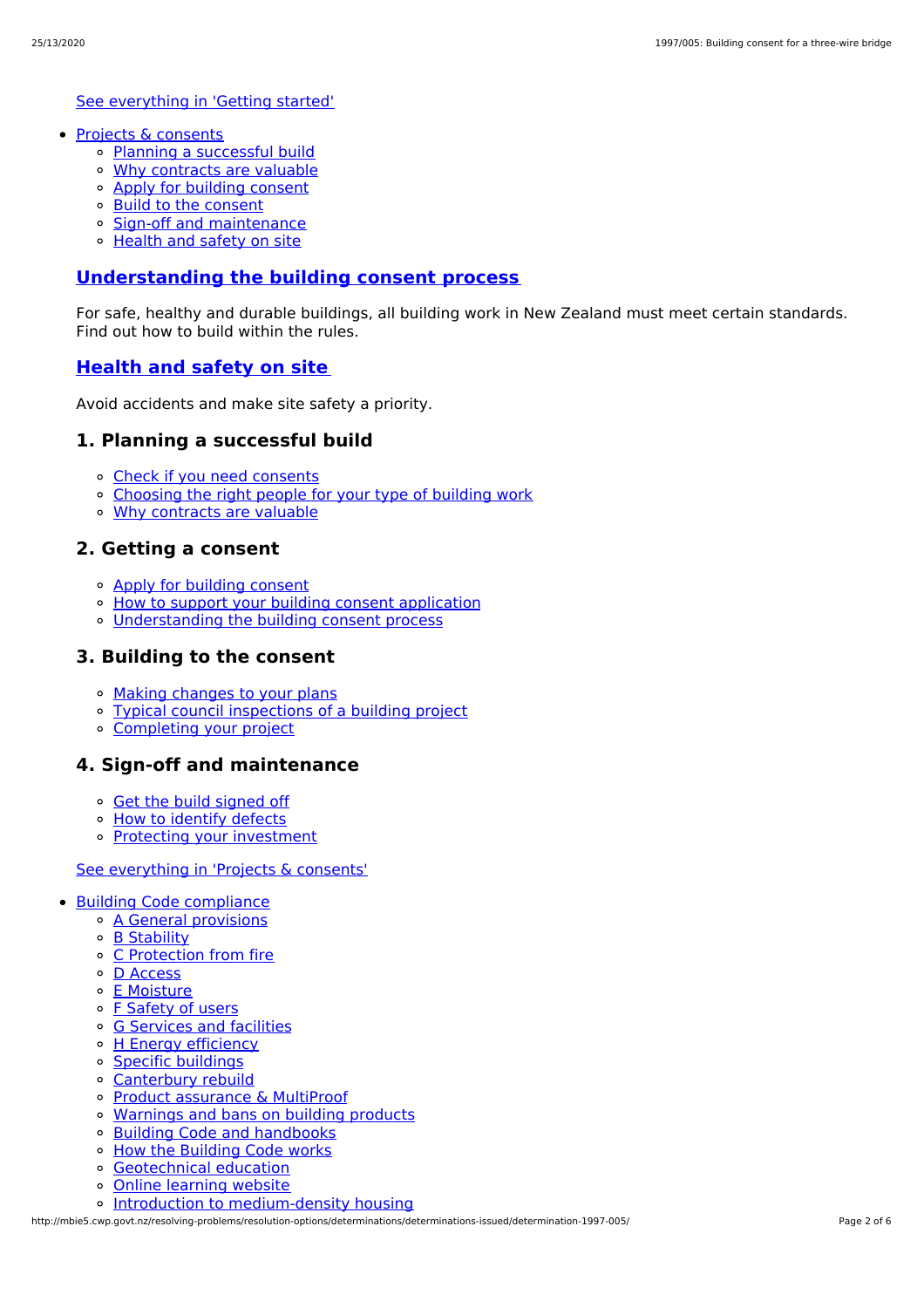[Maintaining](http://mbie5.cwp.govt.nz/building-code-compliance/annual-building-code-updates/) the Building Code

#### **In this section**

- o How the [Building](http://mbie5.cwp.govt.nz/building-code-compliance/how-the-building-code-works/) Code works
- [Maintaining](http://mbie5.cwp.govt.nz/building-code-compliance/annual-building-code-updates/) the Building Code
- [Different](http://mbie5.cwp.govt.nz/building-code-compliance/how-the-building-code-works/different-ways-to-comply/) ways to comply with the Building Code
- Specific [buildings](http://mbie5.cwp.govt.nz/building-code-compliance/specific-buildings/)
- Product [assurance](http://mbie5.cwp.govt.nz/building-code-compliance/product-assurance-and-multiproof/) & MultiProof
- o Introduction to [medium-density](http://mbie5.cwp.govt.nz/building-code-compliance/introduction-to-medium-density-housing/) housing
- Online [learning](http://mbie5.cwp.govt.nz/building-code-compliance/online-learning/) website

#### **Find Acceptable Solutions, Verification Methods, updates and technical guidance by Building Code clause.**

- a General provisions
- $\circ$ b
- **Stability**  $\circ$ c
- Protection from fire
- $\circ$ d
- **Access**
- $\circ$ e
	- **Moisture**
- o f Safety of users
- $\circ$  **g** 
	- Services and facilities
- h Energy efficiency

See everything in 'Building Code [compliance'](http://mbie5.cwp.govt.nz/building-code-compliance/)

- [Managing](http://mbie5.cwp.govt.nz/managing-buildings/) buildings
	- [Managing](http://mbie5.cwp.govt.nz/managing-buildings/managing-your-bwof/) your BWoF
	- General information on building safety in [earthquakes](http://mbie5.cwp.govt.nz/managing-buildings/building-safety-in-earthquakes/)
	- Securing [unreinforced](http://mbie5.cwp.govt.nz/managing-buildings/unreinforced-masonry/) masonry building parapets and facades
	- o Managing [earthquake-prone](http://mbie5.cwp.govt.nz/managing-buildings/managing-earthquake-prone-buildings/) buildings
	- Managing buildings in an [emergency](http://mbie5.cwp.govt.nz/managing-buildings/managing-buildings-in-an-emergency/)
	- Change of use and [alterations](http://mbie5.cwp.govt.nz/managing-buildings/change-of-use-and-alterations/)

#### **About managing buildings**

- [Managing](http://mbie5.cwp.govt.nz/managing-buildings/managing-your-bwof/) your BWoF (for buildings with specified systems)
- General information on building safety in [earthquakes](http://mbie5.cwp.govt.nz/managing-buildings/building-safety-in-earthquakes/)
- Managing [earthquake-prone](http://mbie5.cwp.govt.nz/managing-buildings/managing-earthquake-prone-buildings/) buildings
- Securing [unreinforced](http://mbie5.cwp.govt.nz/managing-buildings/unreinforced-masonry/) masonry building parapets and facades
- o Change of use, [alterations](http://mbie5.cwp.govt.nz/managing-buildings/change-of-use-and-alterations/) and extension of life
- o Managing buildings in an [emergency](http://mbie5.cwp.govt.nz/managing-buildings/managing-buildings-in-an-emergency/)

#### **Specified systems and compliance schedules**

If you own a building that contains a specified system such as a cable car, you must ensure they are effectively operated for the life of the building and in keeping with the council-issued compliance schedule.

- Inspections and [maintenance](http://mbie5.cwp.govt.nz/managing-buildings/managing-your-bwof/inspections-and-maintenance/) of specified systems as a building owner
- Fines and penalties for offences relating to [compliance](http://mbie5.cwp.govt.nz/managing-buildings/managing-your-bwof/fines-and-penalties/) schedules
- [Compliance](http://mbie5.cwp.govt.nz/projects-and-consents/sign-off-and-maintenance/completing-your-project/compliance-schedules/) schedules

See [everything](http://mbie5.cwp.govt.nz/managing-buildings/) in 'Managing buildings'

```
Resolving problems
```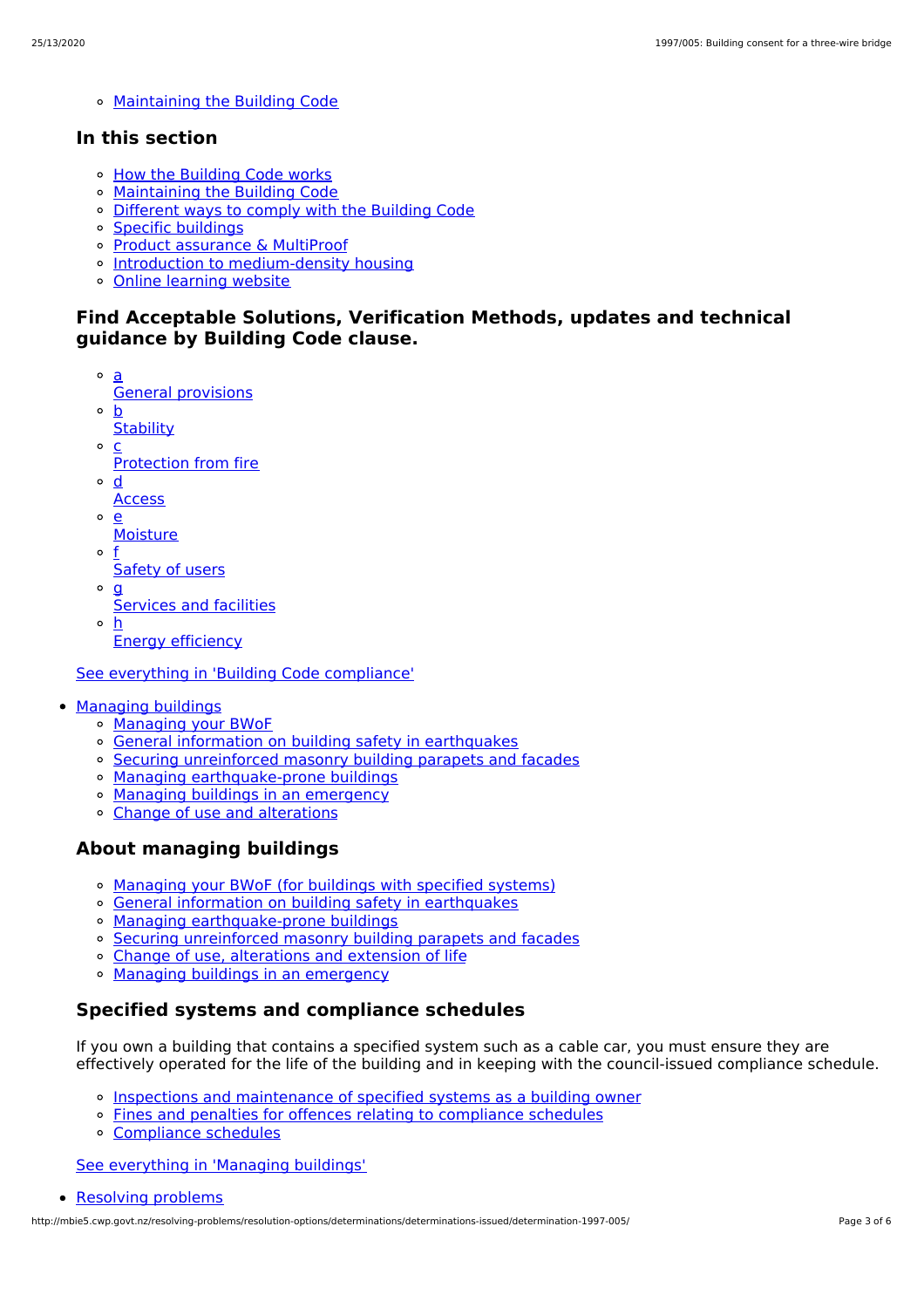- [Resolution](http://mbie5.cwp.govt.nz/resolving-problems/resolution-options/) options
- [Building](http://mbie5.cwp.govt.nz/resolving-problems/building-consent-and-sign-off/) consent and sign-off
- [Contracts](http://mbie5.cwp.govt.nz/resolving-problems/contracts/)
- [Builds](http://mbie5.cwp.govt.nz/resolving-problems/builds/)
- [Designs](http://mbie5.cwp.govt.nz/resolving-problems/designs/)
- [Councils](http://mbie5.cwp.govt.nz/resolving-problems/councils/)
- [Clients](http://mbie5.cwp.govt.nz/resolving-problems/clients/)

#### **[Resolving](http://mbie5.cwp.govt.nz/resolving-problems/) problems**

- [Resolution](http://mbie5.cwp.govt.nz/resolving-problems/resolution-options/) options
- [Building](http://mbie5.cwp.govt.nz/resolving-problems/building-consent-and-sign-off/) consent and sign-off
- [Contracts](http://mbie5.cwp.govt.nz/resolving-problems/contracts/)
- o **[Builds](http://mbie5.cwp.govt.nz/resolving-problems/builds/)**
- [Designs](http://mbie5.cwp.govt.nz/resolving-problems/designs/)
- [Councils](http://mbie5.cwp.govt.nz/resolving-problems/councils/)
- [Clients](http://mbie5.cwp.govt.nz/resolving-problems/clients/)

#### **[Determinations](http://mbie5.cwp.govt.nz/resolving-problems/resolution-options/determinations/)**

A determination is a binding decision made by MBIE providing a way of solving disputes or questions about the rules that apply to buildings, how buildings are used, building accessibility, and health and safety.

- Understanding [determinations](http://mbie5.cwp.govt.nz/resolving-problems/resolution-options/determinations/)
- Applying for a [determination](http://mbie5.cwp.govt.nz/resolving-problems/resolution-options/determinations/applying-for-a-determination/)
- o Steps in the [determination](http://mbie5.cwp.govt.nz/resolving-problems/resolution-options/determinations/steps-in-the-determination-process/) process
- Previous [determinations](http://mbie5.cwp.govt.nz/resolving-problems/resolution-options/determinations/determinations-issued/)

#### **[Weathertight](http://mbie5.cwp.govt.nz/resolving-problems/resolution-options/weathertight-services/) Services**

- o [Signs](http://mbie5.cwp.govt.nz/resolving-problems/resolution-options/weathertight-services/signs-of-a-leaky-home/) of a leaky home
- How to make a [Weathertight](http://mbie5.cwp.govt.nz/resolving-problems/resolution-options/weathertight-services/make-a-weathertight-home-claim/) Claim  $\circ$
- Resolving a [Weathertight](http://mbie5.cwp.govt.nz/resolving-problems/resolution-options/weathertight-services/resolving-a-claim/) Claim

#### See [everything](http://mbie5.cwp.govt.nz/resolving-problems/) in 'Resolving problems'

- COVID-19: Building and [construction](http://mbie5.cwp.govt.nz/covid-19/) sector guidance
	- [COVID-19](http://mbie5.cwp.govt.nz/covid-19/health-and-safety/) Health and Safety
	- Alert level 1 information for the building and [construction](http://mbie5.cwp.govt.nz/covid-19/alert-level-1-information-for-the-building-and-construction-sector/) sector
	- Alert level 2 information for the building and [construction](http://mbie5.cwp.govt.nz/covid-19/alert-level-2-information-for-the-building-and-construction-sector/) sector
	- Durability of materials on exposed [construction](http://mbie5.cwp.govt.nz/covid-19/durability-of-materials-on-exposed-construction-sites/) sites
	- o Inspection and [maintenance](http://mbie5.cwp.govt.nz/covid-19/inspection-and-maintenance-of-specified-systems/) of specified systems
	- o Water system safety in [reoccupied](http://mbie5.cwp.govt.nz/covid-19/water-system-safety-in-reoccupied-buildings/) buildings
	- Essential business in the building and [construction](http://mbie5.cwp.govt.nz/covid-19/essential-business/) sector
	- [Construction](http://mbie5.cwp.govt.nz/covid-19/construction-and-trade-sector-information/) and trade sector information
	- Retailer and supplier [information](http://mbie5.cwp.govt.nz/covid-19/retailer-and-supplier-information/)
	- Council and [Professional](http://mbie5.cwp.govt.nz/covid-19/council-and-professional-services-information/) Services information
	- Home and building owner and tenant [information](http://mbie5.cwp.govt.nz/covid-19/home-and-building-owner-and-tenant-information/)
	- COVID-19: Building and [construction](http://mbie5.cwp.govt.nz/covid-19/) sector guidance  $\alpha$

See everything in 'COVID-19: Building and [construction](http://mbie5.cwp.govt.nz/covid-19/) sector guidance'

- [Home](http://mbie5.cwp.govt.nz/)
- [Resolving](http://mbie5.cwp.govt.nz/resolving-problems/) problems
- [Resolution](http://mbie5.cwp.govt.nz/resolving-problems/resolution-options/) options
- [Determinations](http://mbie5.cwp.govt.nz/resolving-problems/resolution-options/determinations/)
- Previous [determinations](http://mbie5.cwp.govt.nz/resolving-problems/resolution-options/determinations/determinations-issued/)
- Determination 1997/005

# **1997/005: Building consent for a three-wire bridge**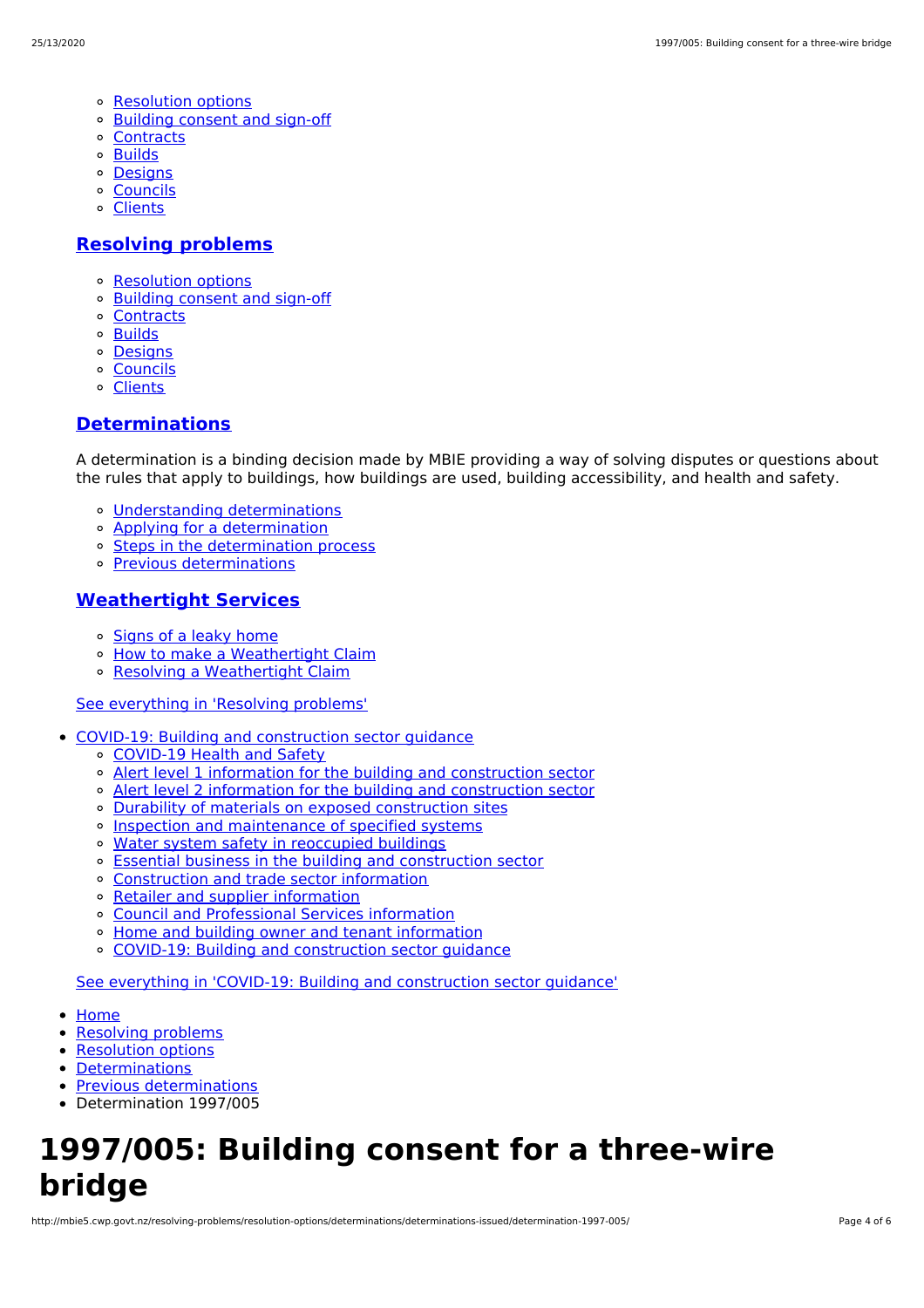- **[Print](http://mbie5.cwp.govt.nz/#)**  $\bullet$
- **[Share](http://mbie5.cwp.govt.nz/#)** 
	- $\circ$
	- $\circ$
	- $\circ$  $\circ$
- **[Save](http://mbie5.cwp.govt.nz/resolving-problems/resolution-options/determinations/determinations-issued/determination-1997-005/downloadpdf)**
- [Print](http://mbie5.cwp.govt.nz/#)
- **[Share](http://mbie5.cwp.govt.nz/#)** 
	- $\circ$
	- $\circ$
	- $\circ$
	- $\circ$
- [Save](http://mbie5.cwp.govt.nz/resolving-problems/resolution-options/determinations/determinations-issued/determination-1997-005/downloadpdf)

Back to [determinations](http://mbie5.cwp.govt.nz/resolving-problems/resolution-options/determinations/determinations-issued/) register

### **Document**

### **[Determination](http://mbie5.cwp.govt.nz/assets/Uploads/resolving-problems/determinations/1997/1997-005.pdf) 1997/005[PDF 35 KB]**

# **About this determination**

Date issued 18 June 1997 Primary Building Code clause: F4 - [Safety](http://mbie5.cwp.govt.nz/building-code-compliance/f-safety-of-users/f4-safety-from-falling/) from falling Also related to: F8 - [Signs](http://mbie5.cwp.govt.nz/building-code-compliance/f-safety-of-users/f8-signs/) Primary topic: **[Barriers](http://mbie5.cwp.govt.nz/resolving-problems/resolution-options/determinations/determinations-issued/?keyword=&topic=Barriers&action_doSearch=Search#results#)** Council: Southland District Council

### **Summary**

N/A

View all [determinations](http://mbie5.cwp.govt.nz/resolving-problems/resolution-options/determinations/determinations-issued/?keyword=&topic=Barriers&action_doSearch=Search#results#) on this topic

Back to [determinations](http://mbie5.cwp.govt.nz/resolving-problems/resolution-options/determinations/determinations-issued/) register

• [Print](http://mbie5.cwp.govt.nz/#)

### **Navigation**

- [Getting](http://mbie5.cwp.govt.nz/getting-started/) started
- Projects & [consents](http://mbie5.cwp.govt.nz/projects-and-consents/)
- Building Code [compliance](http://mbie5.cwp.govt.nz/building-code-compliance/)
- [Managing](http://mbie5.cwp.govt.nz/managing-buildings/) buildings
- [Resolving](http://mbie5.cwp.govt.nz/resolving-problems/) problems
- COVID-19: Building and [construction](http://mbie5.cwp.govt.nz/covid-19/) sector guidance

# **What are you looking for?**

### **General**

About Building [Performance](http://mbie5.cwp.govt.nz/about-building-performance/)

http://mbie5.cwp.govt.nz/resolving-problems/resolution-options/determinations/determinations-issued/determination-1997-005/ Page 5 of 6